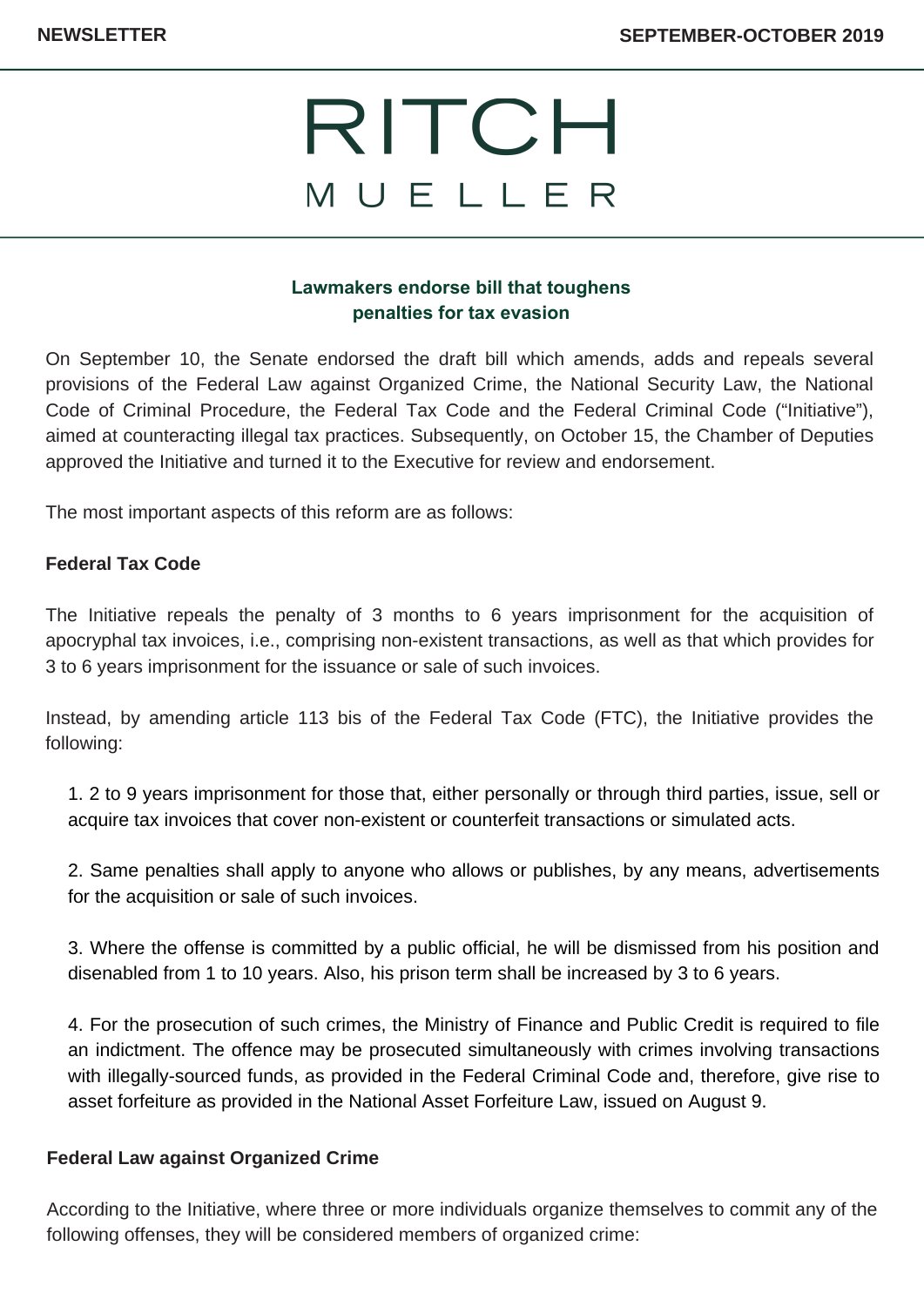## RITCH MUELLER

1. Smuggling and its equivalent, as provided in the FTC.

2. Tax fraud and its equivalent, as provided in the FTC, when the amount of fraud exceeds \$7,804,230.00 MXN pesos.

3. Offences referred to in article 113 bis of the FTC, mentioned above, when the amount covered by apocryphal invoices exceeds \$7,804,230.00 MXN pesos.

#### **Federal Criminal Code**

Regarding entities, one or more legal consequences may be imposed when they intervene in the issuance, selling, purchase or acquisition of apocryphal invoices, or where they allow or publish advertisements for such acquisition or selling.

### **National Code of Criminal Procedure**

The Initiative provides several additions to article 167 of the National Code of Criminal Procedure, under which the following offenses will call for pretrial detention:

1. Smuggling and its equivalent, exclusively where aggravated.

2. Tax fraud and its equivalent, when the amount of fraud exceeds \$7,804,230.00 MXN pesos, and only where aggravated.

3. The issuance, sale, purchase or acquisition of invoices covering non-existent or false transactions, or simulated legal acts, as provided in article 113 bis of the FTC mentioned above, when the amount covered by apocryphal invoices exceeds \$7,804,230.00 MXN pesos.

Under the Initiative, for such offenses there would be no reparatory arrangements, nor a conditional suspension of proceedings.

On the other hand, the opportunity principle can only be applied in the event that the accused agrees to appear in court and provide reliable information that will contribute to the investigation and prosecution of the final beneficiary of the crime, provided that the latter will repair the damages.

#### **National Security Law**

Aside from the crimes already provided in the National Security Law, offenses against tax authorities, added to article 167 of the National Criminal Procedure Code under the Initiative, will also be considered threats to national security.